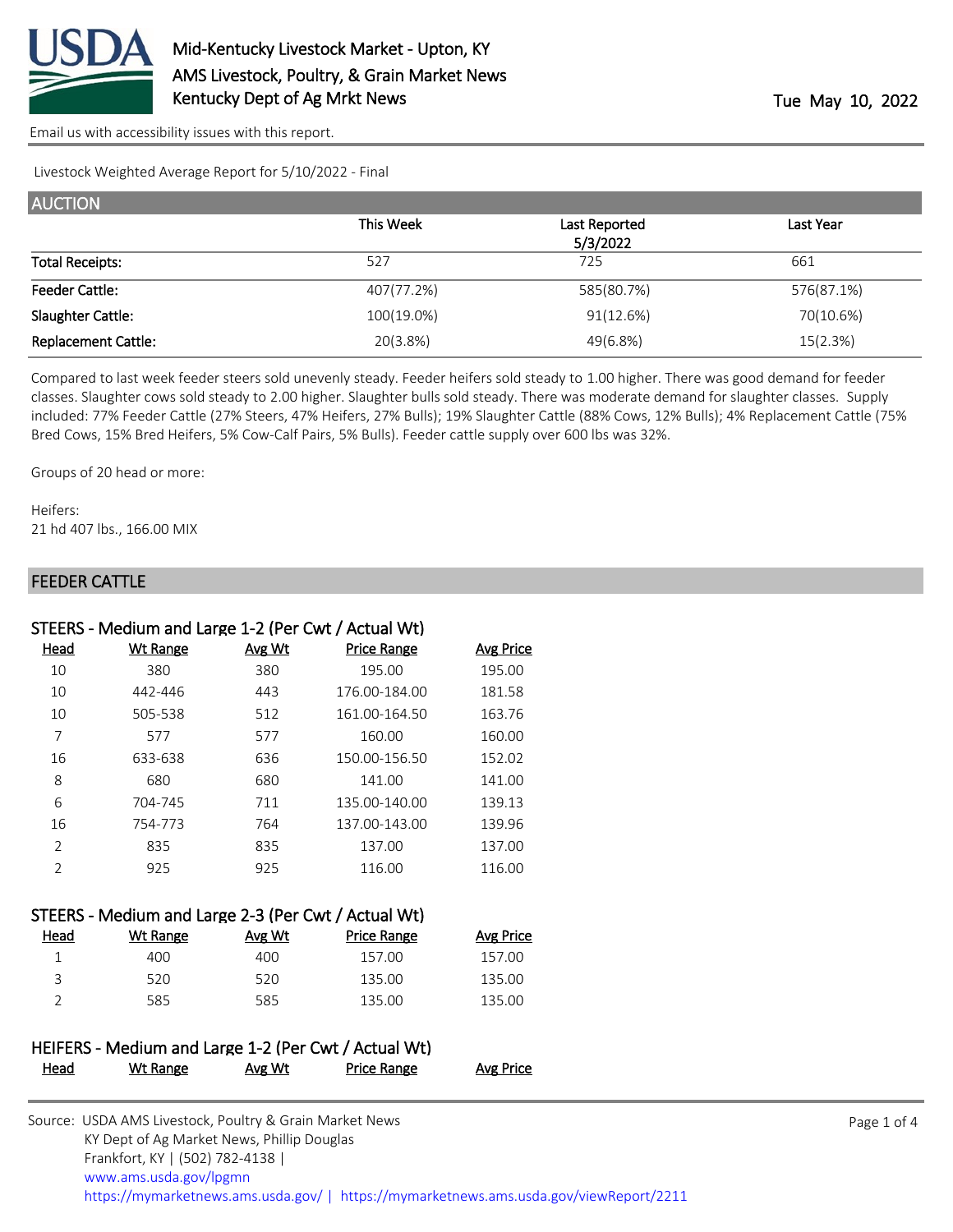

# Mid-Kentucky Livestock Market - Upton, KY AMS Livestock, Poultry, & Grain Market News Kentucky Dept of Ag Mrkt News Tue May 10, 2022

[Email us with accessibility issues with this report.](mailto:mars@ams.usda.gov?subject=508%20issue)

| 11 | 364-396 | 381 | 174.75-176.00 | 175.29 |
|----|---------|-----|---------------|--------|
| 28 | 407-428 | 412 | 166.00-172.00 | 167.56 |
| 15 | 463-488 | 473 | 152.00-156.00 | 154.35 |
| 26 | 511-513 | 512 | 145.50-157.00 | 151.12 |
| 27 | 555-582 | 566 | 147.50-154.50 | 149.91 |
| 14 | 610-644 | 635 | 134.50-137.00 | 135.20 |
| 6  | 662     | 662 | 135.50        | 135.50 |
| 13 | 700     | 700 | 130.00        | 130.00 |
| 4  | 775-790 | 779 | 114.00-115.00 | 114.75 |
| 1  | 900     | 900 | 107.00        | 107.00 |
|    |         |     |               |        |

## HEIFERS - Medium and Large 2-3 (Per Cwt / Actual Wt)

| Head | Wt Range | Avg Wt | <b>Price Range</b> | <b>Avg Price</b> |
|------|----------|--------|--------------------|------------------|
| 1    | 280      | 280    | 156.00             | 156.00           |
| 5    | 336      | 336    | 155.00             | 155.00           |
| 1    | 355      | 355    | 151.00             | 151.00           |
| 1    | 445      | 445    | 150.00             | 150.00           |
| 8    | 491      | 491    | 147.00             | 147.00           |
| 1    | 555      | 555    | 131.00             | 131.00           |
| 1    | 630      | 630    | 123.00             | 123.00           |
| 1    | 855      | 855    | 100.00             | 100.00           |
|      |          |        |                    |                  |

#### BULLS - Medium and Large 1-2 (Per Cwt / Actual Wt)

| Head | Wt Range | Avg Wt | <b>Price Range</b> | Avg Price |
|------|----------|--------|--------------------|-----------|
| 13   | 343      | 343    | 180.00             | 180.00    |
| 10   | 421-425  | 424    | 167.00-172.00      | 169.39    |
| 10   | 466      | 466    | 167.50             | 167.50    |
| 22   | 505-545  | 521    | 152.50-160.00      | 157.33    |
| 11   | 567      | 567    | 156.50             | 156.50    |
| 3    | 635      | 635    | 144.50             | 144.50    |
| 1    | 695      | 695    | 129.00             | 129.00    |
| 8    | 711      | 711    | 131.50             | 131.50    |
| 3    | 768      | 768    | 128.50             | 128.50    |
| 3    | 940      | 940    | 108.00             | 108.00    |

# BULLS - Medium and Large 2-3 (Per Cwt / Actual Wt)

| Head | Wt Range | Avg Wt | Price Range   | <b>Avg Price</b> |
|------|----------|--------|---------------|------------------|
|      | 367      | 367    | 152.50        | 152.50           |
| 3    | 500-548  | 532    | 138.00-139.00 | 138.69           |
|      | 625      | 625    | 125.00        | 125.00           |
|      | 700      | 700    | 115.00        | 115.00           |
|      | 967      | 967    | 94.00         | 94.00            |
|      |          |        |               |                  |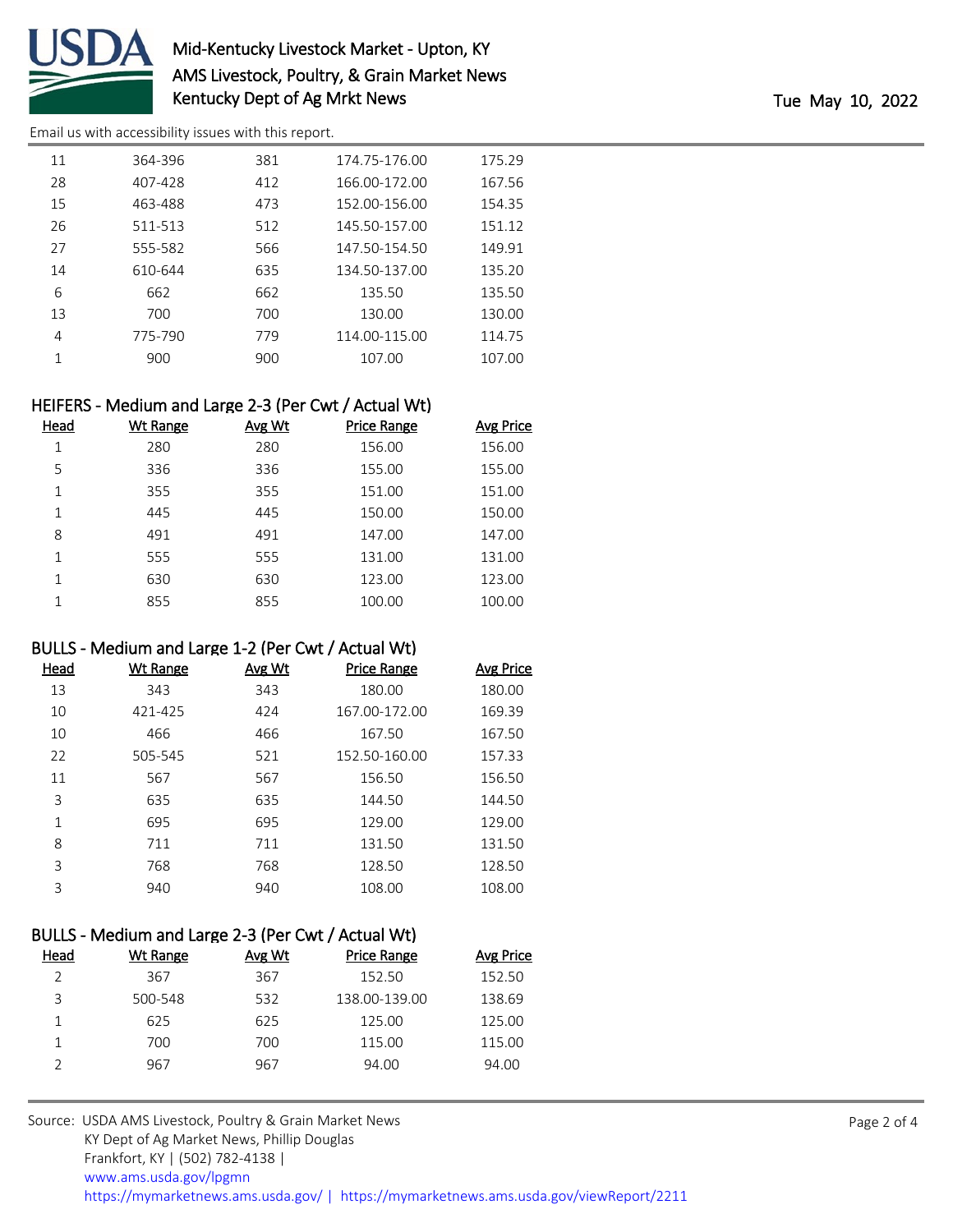

[Email us with accessibility issues with this report.](mailto:mars@ams.usda.gov?subject=508%20issue)

#### SLAUGHTER CATTLE

|                           | COWS - Breaker 75-80% (Per Cwt / Actual Wt) |        |                    |                  |                 |  |  |
|---------------------------|---------------------------------------------|--------|--------------------|------------------|-----------------|--|--|
| Head                      | <b>Wt Range</b>                             | Avg Wt | <b>Price Range</b> | <b>Avg Price</b> | <b>Dressing</b> |  |  |
| 9                         | 1485-1735                                   | 1570   | 74.00-77.00        | 75.30            | Average         |  |  |
| $\mathbf{1}$              | 1485                                        | 1485   | 100.00             | 100.00           | High            |  |  |
|                           |                                             |        |                    |                  |                 |  |  |
|                           | COWS - Boner 80-85% (Per Cwt / Actual Wt)   |        |                    |                  |                 |  |  |
| Head                      | Wt Range                                    | Avg Wt | <b>Price Range</b> | Avg Price        | <b>Dressing</b> |  |  |
| 54                        | 1135-1421                                   | 1327   | 74.50-82.75        | 80.16            | Average         |  |  |
| 8                         | 1100-1425                                   | 1259   | 84.00-90.00        | 86.30            | High            |  |  |
| $\overline{4}$            | 1155-1435                                   | 1306   | 63.00-70.00        | 66.69            | Low             |  |  |
|                           |                                             |        |                    |                  |                 |  |  |
|                           | COWS - Lean 85-90% (Per Cwt / Actual Wt)    |        |                    |                  |                 |  |  |
| Head                      | <b>Wt Range</b>                             | Avg Wt | <b>Price Range</b> | <b>Avg Price</b> | <b>Dressing</b> |  |  |
| $\overline{2}$            | 870-985                                     | 928    | 62.00-68.00        | 64.81            | Average         |  |  |
| 8                         | 670-942                                     | 908    | 82.00-85.00        | 82.28            | High            |  |  |
| $\mathbf{1}$              | 955                                         | 955    | 55.00              | 55.00            | Low             |  |  |
|                           |                                             |        |                    |                  |                 |  |  |
|                           | BULLS - 1-2 (Per Cwt / Actual Wt)           |        |                    |                  |                 |  |  |
| Head                      | <b>Wt Range</b>                             | Avg Wt | <b>Price Range</b> | <b>Avg Price</b> | <b>Dressing</b> |  |  |
| 9                         | 1380-2100                                   | 1699   | 110.00-118.00      | 113.69           | Average         |  |  |
| 1                         | 1565                                        | 1565   | 121.00             | 121.00           | High            |  |  |
| $\overline{2}$            | 1150-1430                                   | 1290   | 100.00-107.00      | 103.88           | Low             |  |  |
| <b>REPLACEMENT CATTLE</b> |                                             |        |                    |                  |                 |  |  |

#### BRED COWS - Medium and Large 1-2 (Per Head / Actual Wt)

| <u>Age</u> | Stage | Head | Wt Range | Avg Wt | <b>Price Range</b> | <b>Avg Price</b> |
|------------|-------|------|----------|--------|--------------------|------------------|
| 2-8        |       |      | 850      | 850    | 620.00             | 620.00           |
| 2-8        |       | 10   | 900-1200 | 1030   | 600.00-1090.00     | 846.60           |
| 2-8        |       | 4    | 900-1350 | 1094   | 610.00-975.00      | 807.09           |

## BRED HEIFERS - Medium and Large 1-2 (Per Head / Actual Wt)

| <u>Age</u> | Stage | Head | Wt Range | Avg Wt | <b>Price Range</b> | Avg Price |
|------------|-------|------|----------|--------|--------------------|-----------|
| 7-4        |       |      | 900      | 900    | 790.00             | 790.00    |
| 2−4        |       |      | 1000     | 1000   | 950.00             | 950.00    |

#### COW-CALF PAIRS - Medium and Large 1-2 w/ 150-300 lbs calf (Per Family / Actual Wt) Age Stage Head Wt Range Avg Wt Price Range Avg Price

| _____<br>__          | _______<br>$\sim$ $\sim$ |      |      |                   |                                         |
|----------------------|--------------------------|------|------|-------------------|-----------------------------------------|
| $\sim$ $\sim$<br>2-0 |                          | ---- | ---- | 28<br>K<br>------ | $\Omega$<br>.00<br>$\vee$ $\vee$ i<br>. |

#### BULLS - Medium and Large 1-2 (Per Head / Actual Wt)

| Source: USDA AMS Livestock, Poultry & Grain Market News                                |
|----------------------------------------------------------------------------------------|
| KY Dept of Ag Market News, Phillip Douglas                                             |
| Frankfort, KY   (502) 782-4138                                                         |
| www.ams.usda.gov/lpgmn                                                                 |
| https://mymarketnews.ams.usda.gov/   https://mymarketnews.ams.usda.gov/viewReport/2211 |